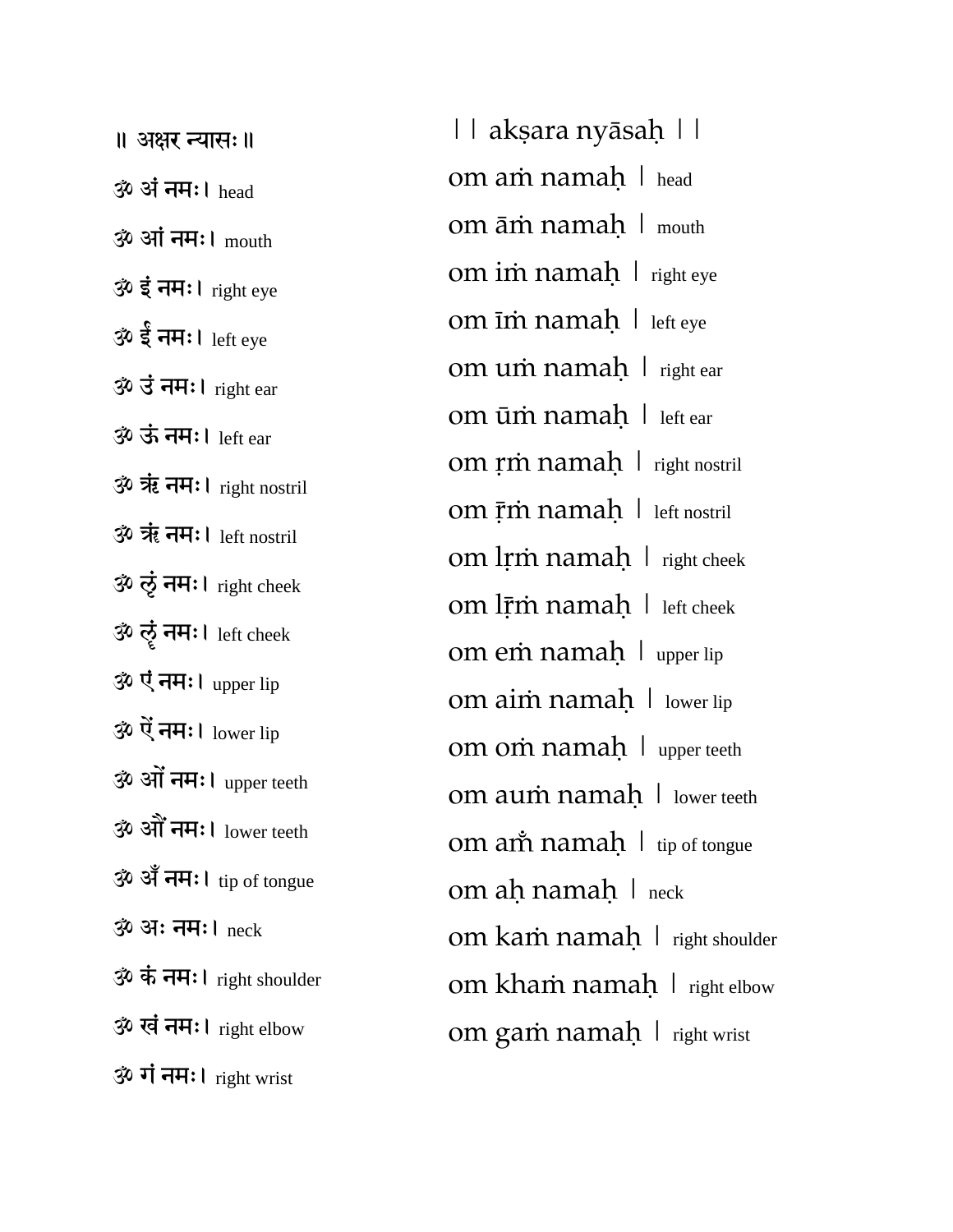| ॐ घं नमः । right hand, base of fingers |
|----------------------------------------|
| ॐ ङं नमः। right hand, finger tips      |
| ॐ चं नमः। left shoulder                |
| ॐ छं नमः। left elbow                   |
| ॐ जं नमः। left wrist                   |
| ॐ झं नमः। left hand, base of fingers   |
| ॐ ञं नमः। left hand finger tips        |
| ॐ टं नमः। right thigh joint            |
| ॐ ठं नमः। right knee                   |
| ॐ डं नमः। right ankle                  |
| ॐ ढं नमः। right foot, base of toes     |
| ॐ णं नमः। right foot, tip of toes      |
| ॐ तं नमः। left thigh joint             |
| ॐ थं नमः। left knee                    |
| ॐ दं नमः। left ankle                   |
| ॐ धं नमः। left foot, base of toes      |
| ॐ नं नमः। left foot, tip of toes       |
| ॐ पं नमः। wasit (right side)           |
| ॐ फं नमः। waist (left side)            |
| ॐ बं नमः। lower back                   |

om gham namah  $\vert$  right hand, base of fingers om  $\hat{n}$ a $\hat{n}$  nama $\hat{n}$  | right hand, finger tips om caṁ namaḥ | left shoulder om chaṁ namaḥ | left elbow om jam namah | left wrist om jham namah | left hand, base of fingers om ñam namah | left hand finger tips om ṭaṁ namaḥ | right thigh joint om ṭhaṁ namaḥ | right knee om ḍaṁ namaḥ | right ankle om ḍhaṁ namaḥ | right foot, base of toes om nam namah  $\mid$  right foot, tip of toes om tam namah | left thigh joint om tham namah | left knee om dam namah | left ankle om dham namah | left foot, base of toes om nam namah | left foot, tip of toes om paṁ namaḥ | wasit (right side) om phaṁ namaḥ | waist (left side) om bam namah | lower back